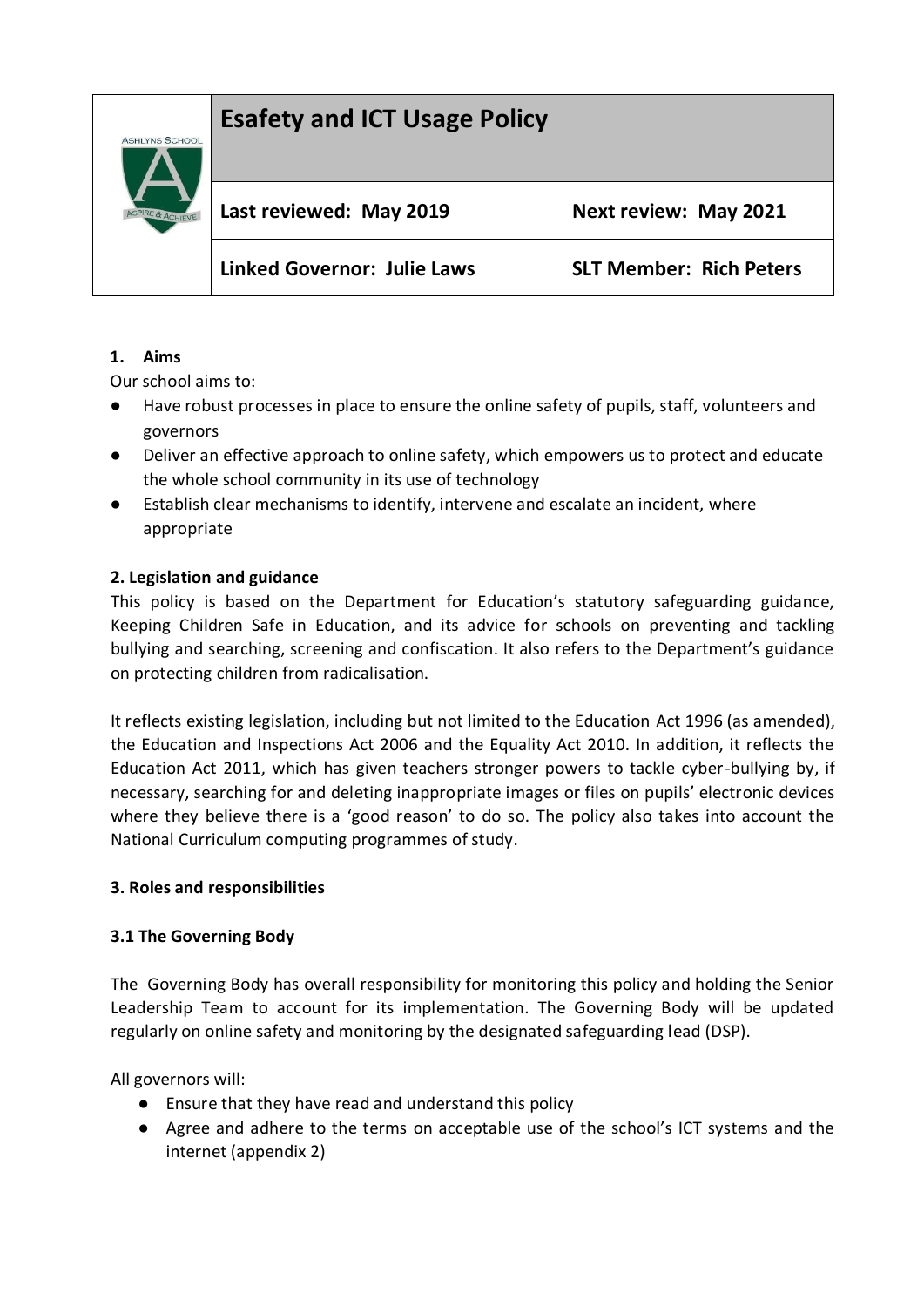#### **3.2 The Headteacher**

The Headteacher is responsible for ensuring that staff understand this policy, and that it is being implemented consistently throughout the school.

### **3.3 The designated safeguarding lead (referred to as the Designated Senior Person or DSP)**

Details of the school's DSP are set out in our child protection policy. The DSP takes lead responsibility for online safety in school, in particular:

- Supporting the Headteacher in ensuring that staff understand this policy and that it is being implemented consistently throughout the school
- Working with the Headteacher, Network manager and other staff, as necessary, to address any online safety issues or incidents
- Ensuring that any online safety incidents are logged (see appendix 4) and dealt with appropriately in line with this policy
- Ensuring that any incidents of cyberbullying are logged and dealt with appropriately in line with the school behaviour policy
- Updating and delivering staff training on online safety (appendix 3 contains a self-audit for staff on online safety training needs)
- Liaising with other agencies and/or external services if necessary
- Providing regular reports on online safety in school to the Headteacher and/or governing board

This list is not intended to be exhaustive.

### **3.4 The Network manager**

The Network manager is responsible for:

- Putting in place appropriate filtering and monitoring systems, which are updated on a regular basis and keep pupils safe from potentially harmful and inappropriate content and contact online while at school, including terrorist and extremist material
- Ensuring that the school's ICT systems are secure and protected against viruses and malware, and that such safety mechanisms are updated regularly
- Blocking access to potentially dangerous sites and, where possible, preventing the downloading of potentially dangerous files
- Ensuring that any online safety incidents are logged (see appendix 4) and dealt with appropriately in line with this policy
- Ensuring that any incidents of cyber-bullying are dealt with appropriately in line with the school behaviour policy

This list is not intended to be exhaustive.

## **3.5 All staff and volunteers**

All staff, including contractors and agency staff, and volunteers are responsible for:

- Maintaining an understanding of this policy
- Implementing this policy consistently
- Agreeing and adhering to the terms on acceptable use of the school's ICT systems and the internet (appendix 2), and ensuring that pupils follow the school's terms on acceptable use (appendix 1)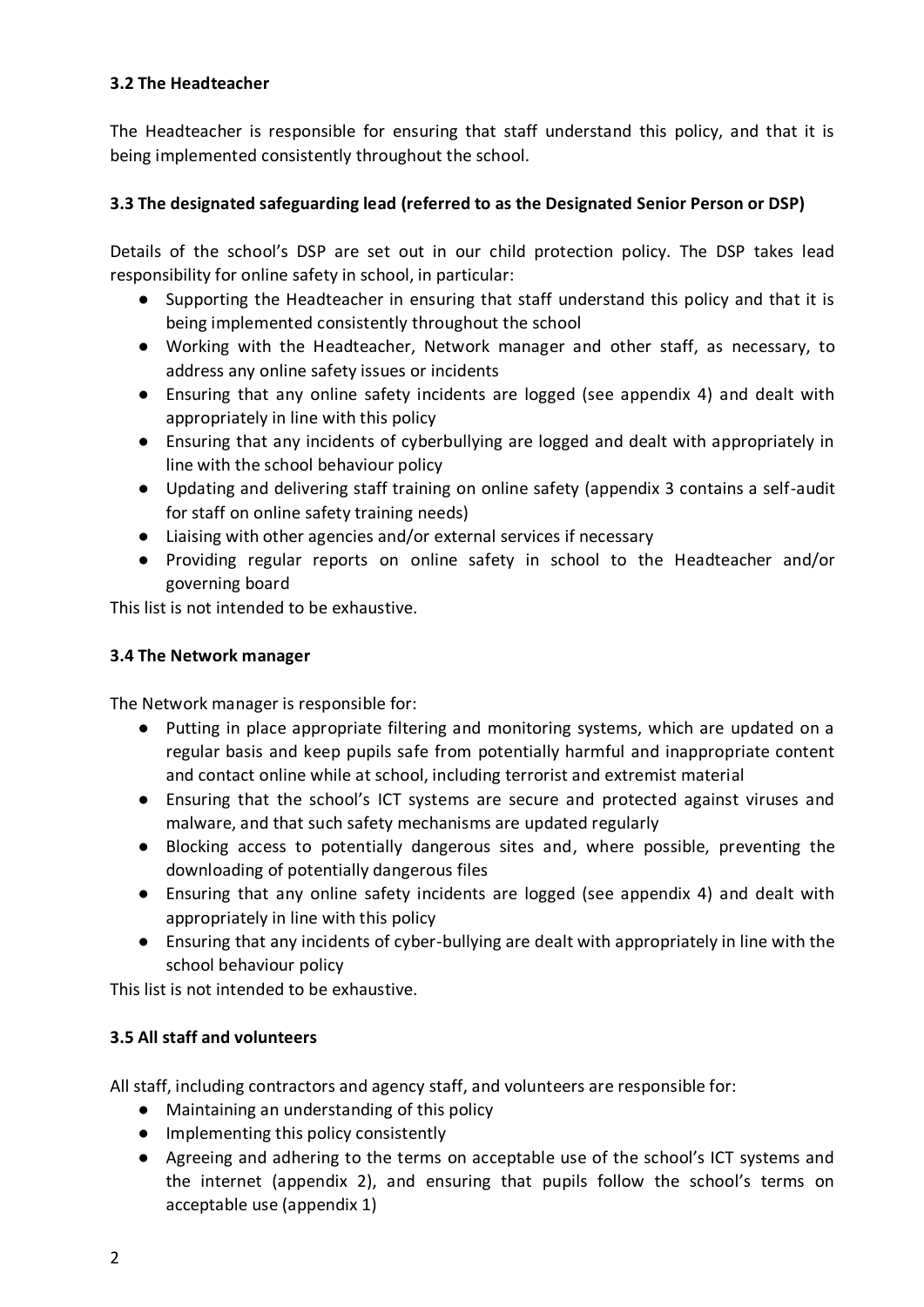- Working with the DSP to ensure that any online safety incidents are logged (see appendix 4) and dealt with appropriately in line with this policy
- Ensuring that any incidents of cyber-bullying are dealt with appropriately in line with the school behaviour policy

This list is not intended to be exhaustive.

## **3.6 Parents**

Parents are expected to:

- Notify a member of staff or the headteacher of any concerns or queries regarding this policy
- Ensure their child has read, understood and agreed to the terms on acceptable use of the school's ICT systems and internet (appendix 1)

Parents can seek further guidance on keeping children safe online from the following organisations and websites:

- What are the issues?, UK Safer Internet Centre: https://www.saferinternet.org.uk/advicecentre/parents-and-carers/what-are-issues
- Hot topics, Childnet International: http://www.childnet.com/parents-and-carers/hottopics 4
- Parent factsheet, Childnet International: http://www.childnet.com/ufiles/parentsfactsheet-09- 17.pdf

## **3.7 Visitors and members of the community**

Visitors and members of the community who use the school's ICT systems or internet will be made aware of this policy, when relevant, and expected to read and follow it. If appropriate, they will be expected to agree to the terms on acceptable use (appendix 2).

## **4. Educating pupils about online safety**

Students will be taught about online safety as part of the curriculum, including through:

- the PSHE and Computer Studies curriculum
- participation in e-safety events

The school will use assemblies to raise pupils' awareness of the dangers that can be encountered online and may also invite speakers to talk to pupils about this.

Students will be taught to:

- Use technology safely, respectfully, responsibly and securely, including protecting their online identity and privacy
- Recognise acceptable and unacceptable behaviour, inappropriate content, contact and conduct, and know how to report concerns
- Identify where to go for help and support when they have concerns about content or contact on the internet or other online technologies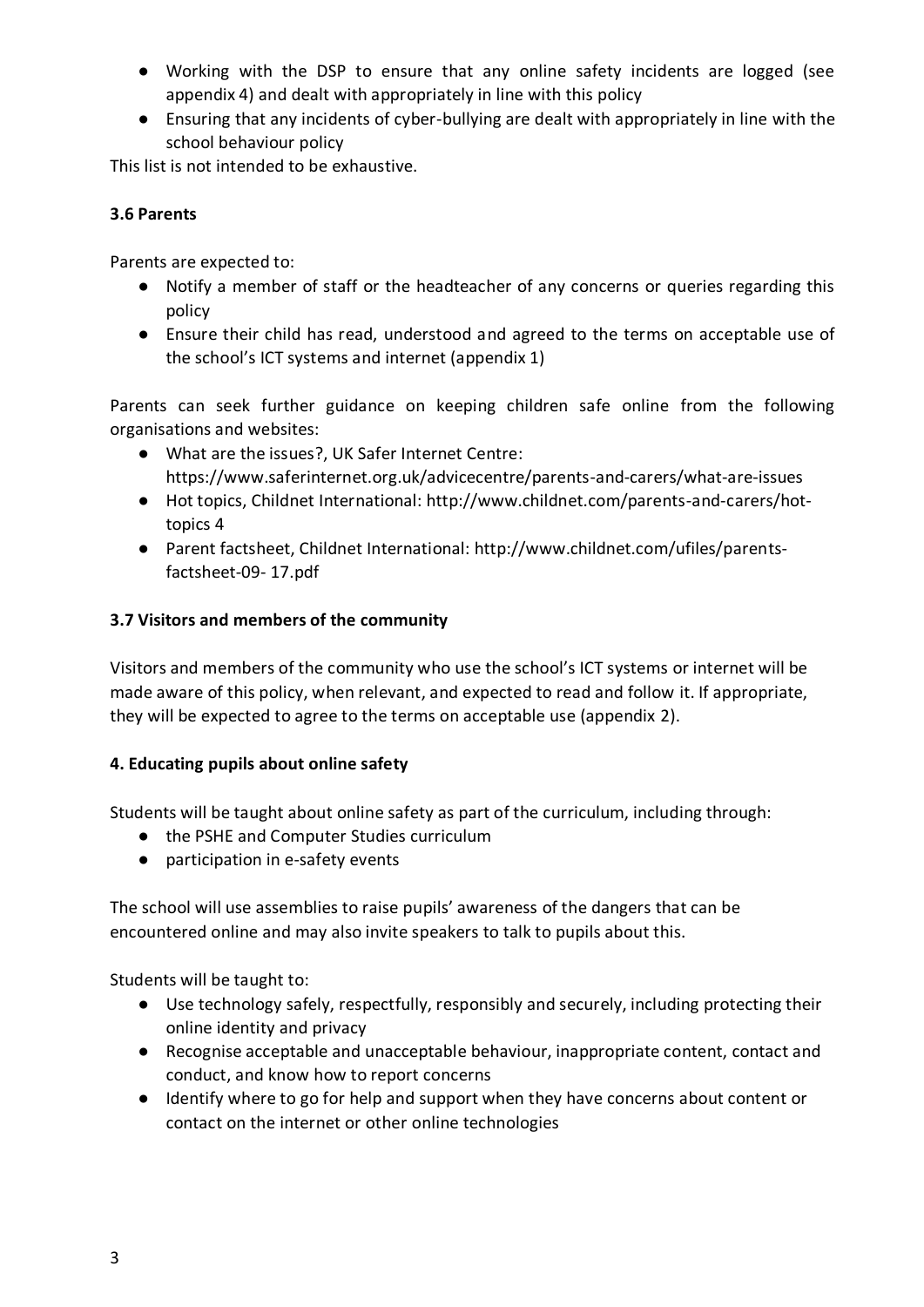#### **5. Educating parents about online safety**

The school will raise parents' awareness of internet safety in letters or other communications home, and in information via our website. This policy will also be shared with parents. Online safety will also be covered during Parent Information Evenings.

If parents have any queries or concerns in relation to online safety, these should be raised in the first instance with the Head of Year or DSP.

#### **6. Cyberbullying**

#### **6.1 Definition**

Cyber-bullying takes place online, such as through social networking sites, messaging apps or gaming sites. Like other forms of bullying, it is the repetitive, intentional harming of one person or group by another person or group, where the relationship involves an imbalance of power. (See also the school behaviour policy.)

#### **6.2 Preventing and addressing cyber-bullying**

To help prevent cyber-bullying, we will ensure that students understand what it is and what to do if they become aware of it happening to them or others. We will ensure that students know how they can report any incidents and are encouraged to do so, including where they are a witness rather than the victim.

The school will actively discuss cyber-bullying with students, explaining the reasons why it occurs, the forms it may take and what the consequences can be. Teachers will discuss cyberbullying with their class or tutor groups, and the issue will be addressed in assemblies.

Teaching staff are also encouraged to find opportunities to use aspects of the curriculum to cover cyberbullying. This includes personal, social, health and economic (PSHE) education, and other subjects where appropriate.

All staff, governors and volunteers (where appropriate) receive training on cyber-bullying, its impact and ways to support students, as part of safeguarding training (see section 11 for more detail).

The school also sends information/leaflets on cyber-bullying to parents so that they are aware of the signs, how to report it and how they can support children who may be affected. In relation to a specific incident of cyber-bullying, the school will follow the processes set out in the school behaviour policy.

Where illegal, inappropriate or harmful material has been spread among students, the school will use all reasonable endeavours to ensure the incident is contained. The DSP will consider whether the incident should be reported to the police if it involves illegal material, and will work with external services if it is deemed necessary to do so.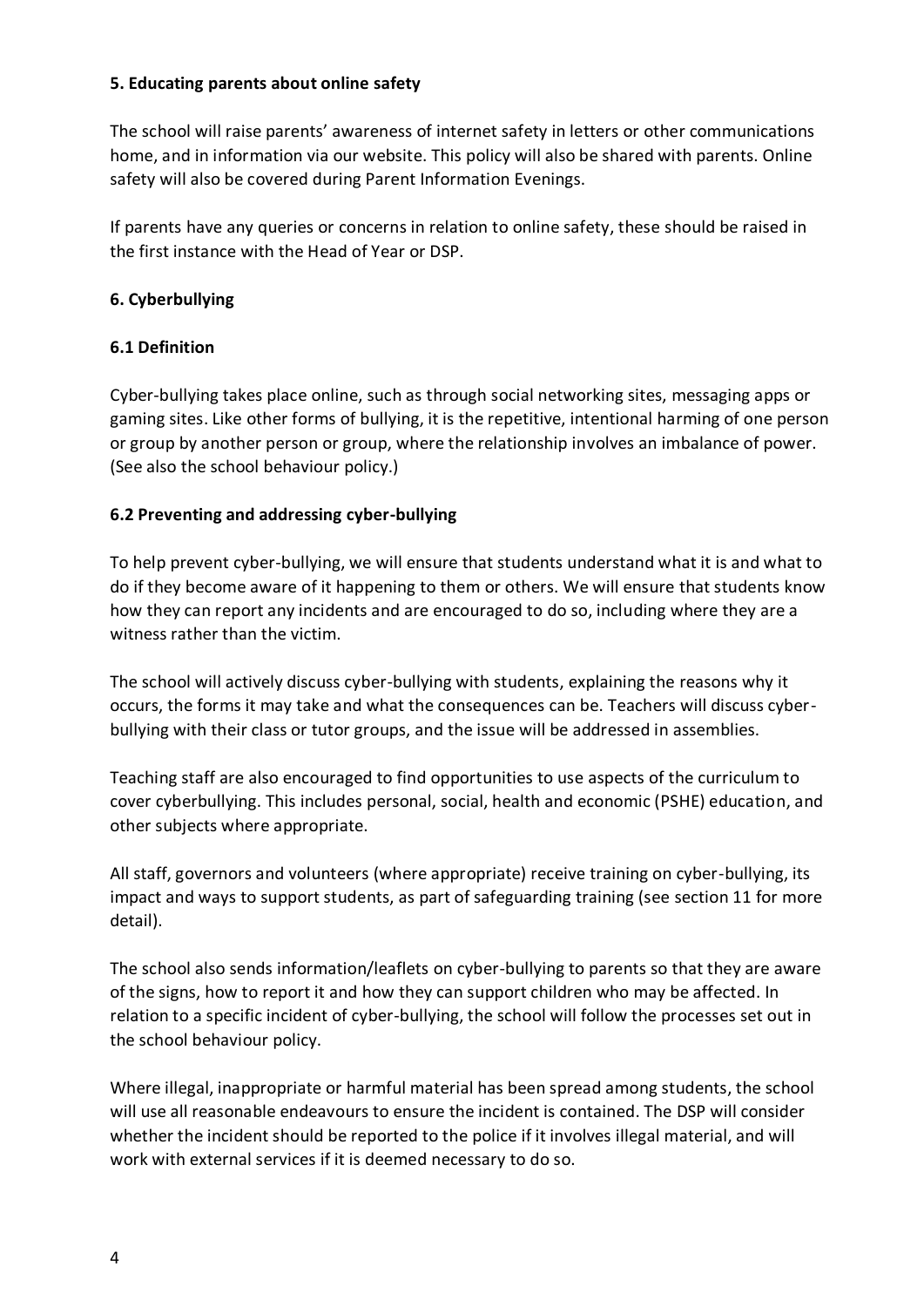#### **6.3 Examining electronic devices**

School staff have the specific power under the Education and Inspections Act 2006 (which has been increased by the Education Act 2011) to search for and, if necessary, delete inappropriate images or files on pupils' electronic devices, including mobile phones, iPads and other tablet devices, where they believe there is a 'good reason' to do so.

When deciding whether there is a good reason to examine or erase data or files on an electronic device, staff must reasonably suspect that the data or file in question has been, or could be, used to:

- Cause harm, and/or
- Disrupt teaching, and/or
- Break any of the school rules

If inappropriate material is found on the device, it is up to the staff member in conjunction with the DSP or other member of the senior leadership team to decide whether they should:

- Delete that material, or
- Retain it as evidence (of a criminal offence or a breach of school discipline), and/or
- Report it to the police

Any searching of pupils will be carried out in line with the DfE's latest guidance on screening, searching and confiscation. Any complaints about searching for or deleting inappropriate images or files on pupils' electronic devices will be dealt with through the school complaints procedure.

#### **7. Acceptable use of the internet in school**

All pupils, parents, staff, volunteers and governors are expected to sign an agreement regarding the acceptable use of the school's ICT systems and the internet (appendices 1 and 2).

Visitors will be expected to read and agree to the school's terms on acceptable use if relevant.

Use of the school's internet must be for educational purposes only, or for the purpose of fulfilling the duties of an individual's role.

We will monitor the websites and all activity undertaken by students, staff, volunteers, governors and visitors (where relevant) to ensure they comply with the above.

More information is set out in the acceptable use agreements in appendices 1 and 2.

#### **8. Pupils using mobile devices in school**

Students may bring mobile devices into school, but are not permitted to use them at any time on the school grounds unless the teacher grants that permission. Any use of mobile devices in school by students must be in line with the acceptable use agreement (see appendix 1).

Any breach of the acceptable use agreement by a student may trigger disciplinary action in line with the school behaviour policy, which may result in the confiscation of their device.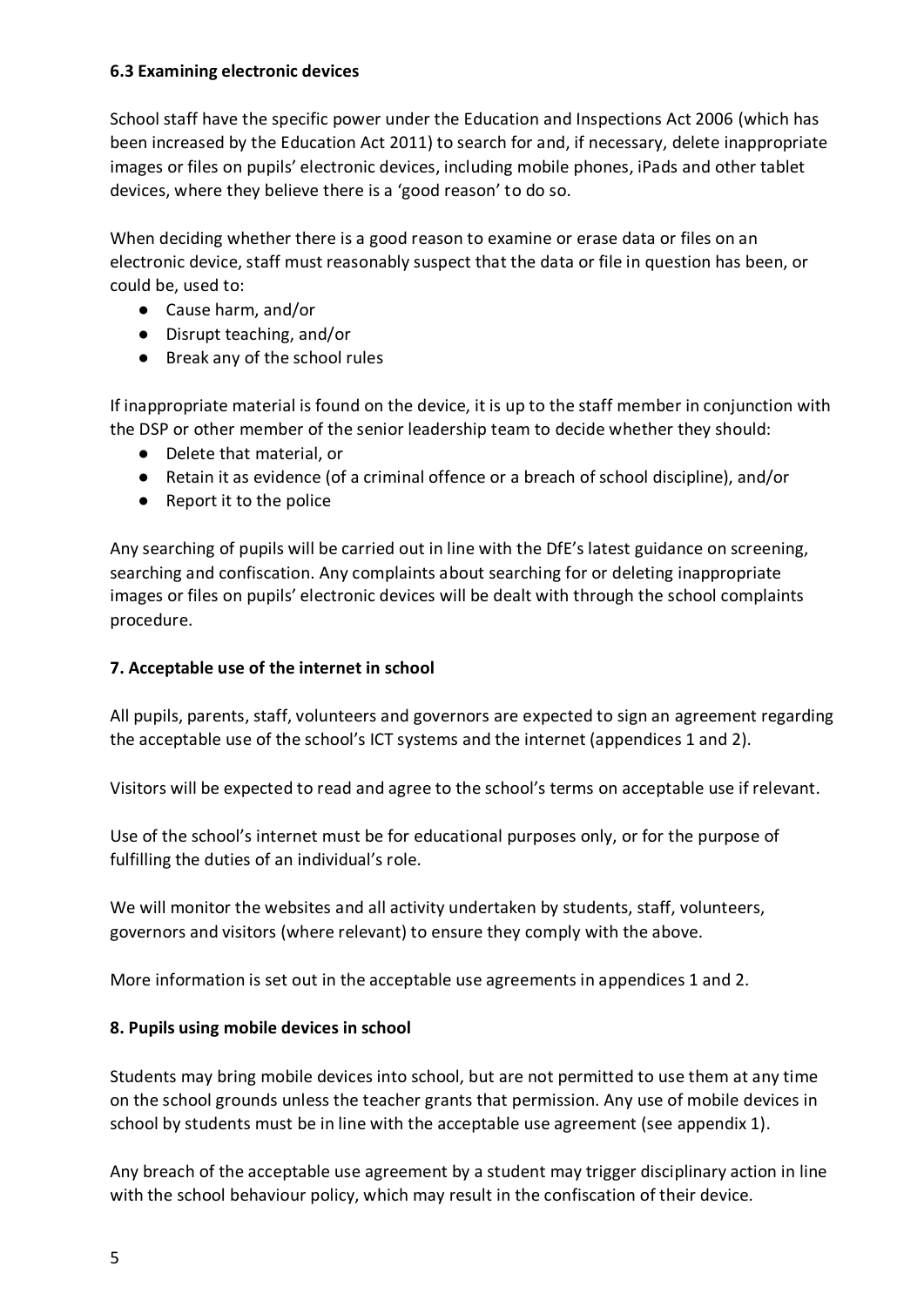#### **9. Staff using work devices outside school**

Staff members using a work device outside school must not install any unauthorised software on the device and must not use the device in any way which would violate the school's terms of acceptable use, as set out in appendix 2 of this document.

Staff must ensure that their work device is secure and password-protected, and that they do not share their password with others.

They must take all reasonable steps to ensure the security of their work device when using it outside school.

Any removable storage used by staff must not contain any personal information about staff or students. This information should be kept on the cloud storage provided by the school.

If staff have any concerns over the security of their device, they must seek advice from the Network manager.

Work devices must be used solely for work activities.

#### **10. How the school will respond to issues of misuse**

Where a student/child misuses the school's ICT systems or internet, we will follow the procedures set out in the behaviour policy. The action taken will depend on the individual circumstances, nature and seriousness of the specific incident, and will be proportionate.

Where a staff member misuses the school's ICT systems or the internet, or misuses a personal device where the action constitutes misconduct, the matter will be dealt with in accordance with the staff disciplinary procedures. The action taken will depend on the individual circumstances, nature and seriousness of the specific incident.

The school will consider whether incidents which involve illegal activity or content, or otherwise serious incidents, should be reported to the police.

#### 1**1. Training**

All new staff members will receive training, as part of their induction, on safe internet use and online safeguarding issues including cyber-bullying and the risks of online radicalisation.

All staff members will receive refresher training at least once each academic year as part of safeguarding training, as well as relevant updates as required (for example through emails, ebulletins and staff meetings).

The DSP and Safeguarding Team will undertake child protection and safeguarding training, which will include online safety, at least every 2 years. They will also update their knowledge and skills on the subject of online safety at regular intervals, and at least annually.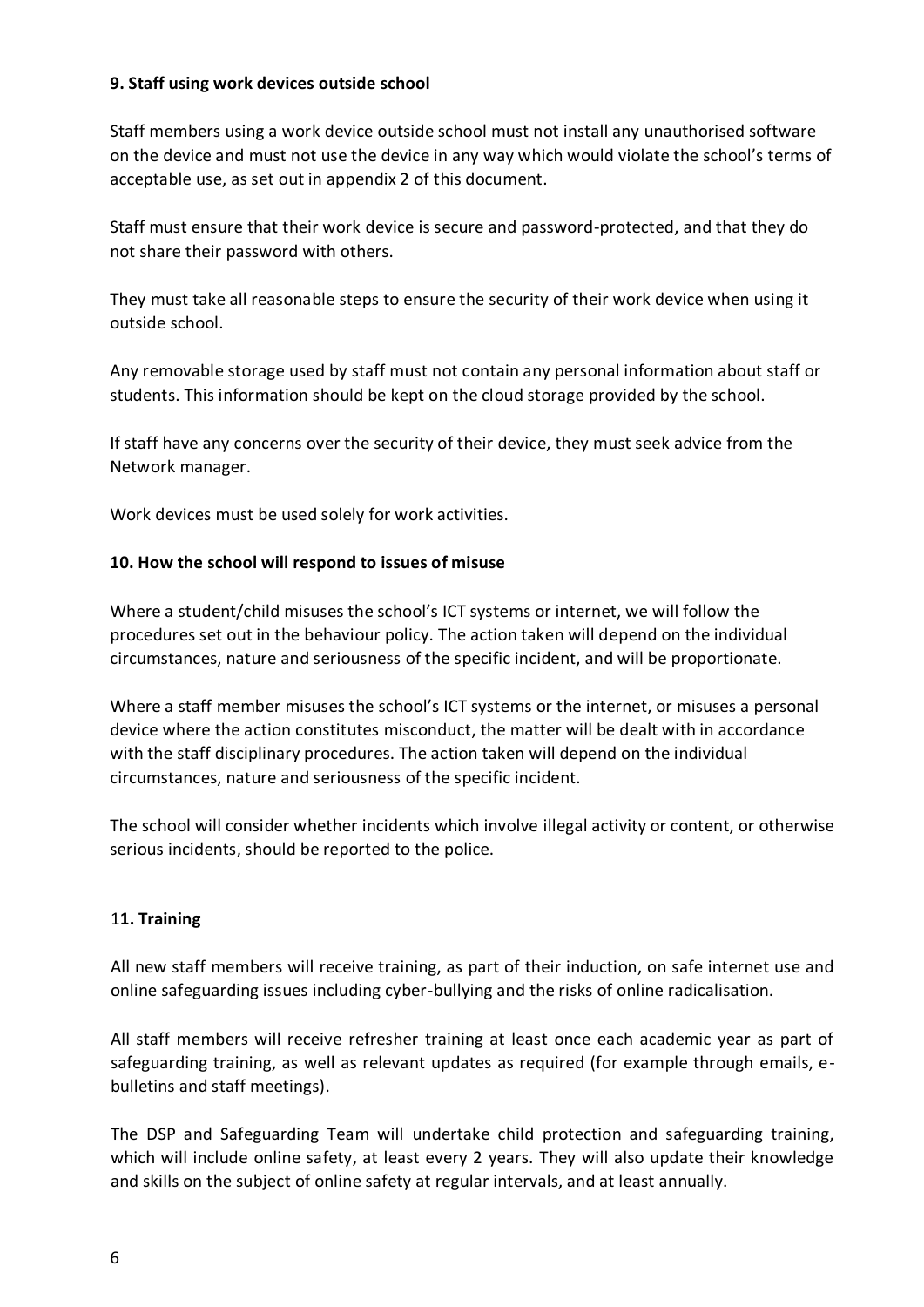Governors will receive training on safe internet use and online safeguarding issues as part of their safeguarding training.

Volunteers will receive appropriate training and updates, if applicable.

More information about safeguarding training is set out in our child protection policy.

#### **12. Monitoring arrangements**

The DSP and Safeguarding Team log behaviour and safeguarding issues related to online safety.

The school make use of a variety of technologies to log and filter the following activities as part of our filtering service.

- Online Activity
- Device Activity
- Email Activity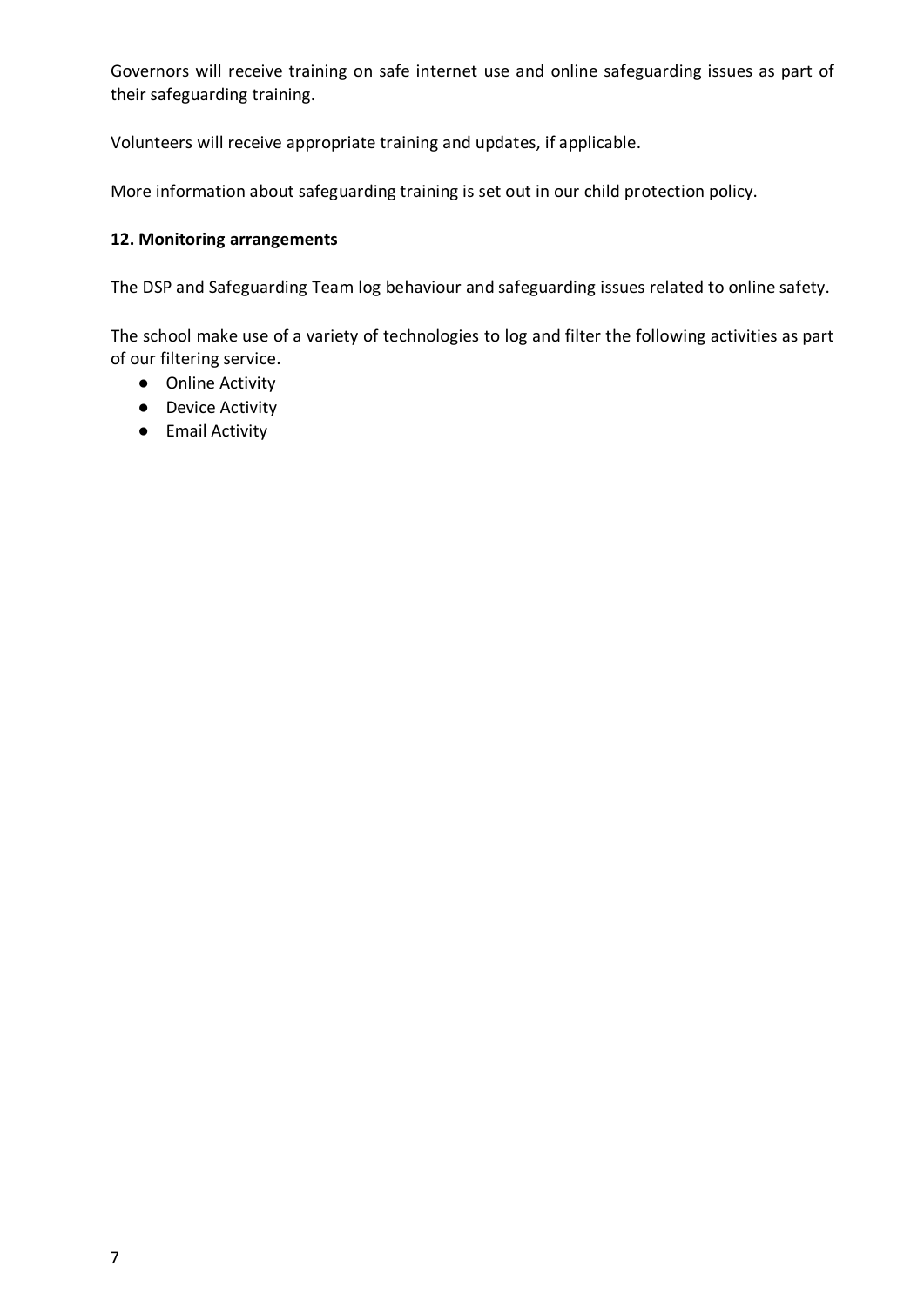## **Appendix 1: Acceptable Use Agreement: Students**

#### **[A copy of this is included within the school's Admission Documentation]**

ICT, including the internet, Ashlyns' Portal, e-mail and mobile technologies, is an important part of learning at Ashlyns. We expect all students to be safe and responsible when using ICT. It is essential that students are aware of eSafety and know how to stay safe when using any type of ICT.

Students are expected to read and discuss this agreement with their parent or carer and then sign and follow the terms of the agreement. Any concerns or explanation can be discussed with their Form Tutor.

- 1. I will only use ICT systems in school, including the internet, email, digital video, and mobile technologies for school purposes
- 2. I will not download or install software on school technologies
- 3. I will only log on to the school network, other systems and resources with my own user name and password
- 4. I will follow the school's ICT security system, not reveal my passwords to anyone and change them regularly.
- 5. I will make sure that all ICT communications with students, teachers or others is responsible and sensible
- 6. I will be responsible for my behaviour when using the Internet. This includes resources I access and the language I use
- 7. I will not browse, download, upload or forward material that could be considered offensive or illegal. If I accidentally come across any such material I will report it immediately to my teacher
- 8. I will not give out any personal information such as name, phone number or address. I will not arrange to meet someone unless this is part of a school project approved by my teacher
- 9. I am aware that when I take images of students and/ or staff, that I must only store and use these for school purposes in line with school policy and must never distribute these outside the school network without the permission of all parties involved. This includes school breaks and all occasions when I am in school uniform or when otherwise representing the school
- 10. I will ensure that my online activity, both in school and outside school, will not cause my school, the staff, students or others distress or bring the school community into disrepute, including through uploads of images, video, sounds or texts
- 11. I will support the school approach to online safety and not upload or add any images, video, sounds or text that could upset any member of the school community
- 12. I will respect the privacy and ownership of others' work on-line at all times
- 13. I will not attempt to bypass the internet filtering system
- 14. I will not bring a Smart Watch to school because I am not permitted to wear one during the school day
- 15. I will not sign up to online services until I am old enough to do so
- 16. I understand that all my use of the Internet and other related technologies can be monitored and logged and can be made available to my teachers
- 17. I understand that these rules are designed to keep me safe and that if they are not followed, school sanctions will be applied and my parent/ carer may be contacted

#### **Student and Parent/Carer signature**

We have discussed this document and \_\_\_\_\_\_\_\_\_\_\_\_\_\_\_\_\_\_\_\_\_\_\_\_\_\_\_\_\_(student's name) agrees to follow the safety rules and to support the safe and responsible use of ICT at Ashlyns.

Parent/Carer Signature: \_\_\_\_\_\_\_\_\_\_\_\_\_\_\_\_\_\_\_\_\_\_\_\_\_\_Student Signature:\_\_\_\_\_\_\_\_\_\_\_\_\_\_\_\_\_\_\_\_\_